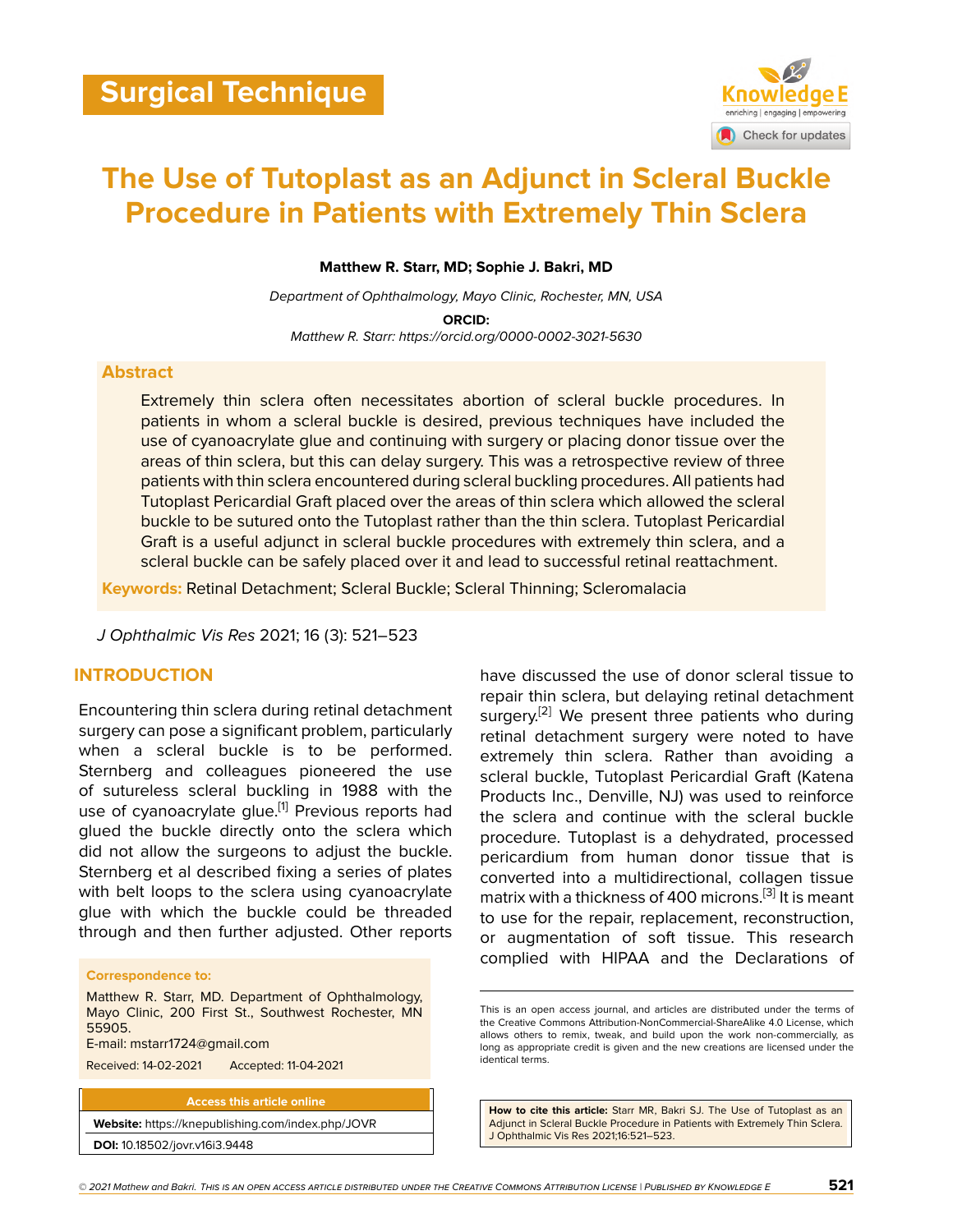

**Figure 1.** Intraoperative external photograph of an 80-year-old female during placement of a scleral buckle showing extensive scleral thinning in the superotemporal quadrant (A). Additional scleral thinning was noted inferotemporally as well (B).



**Figure 2.** Intraoperative external photograph of the same patient in Figure 1 showing Tutoplast covering the extensive scleral thinning superotemporally with 7-0 Vicryl sutures tacking the Tutoplast to thicker sclera at each corner (A). A horizontal mattress suture using 5-0 nylon is then placed within the Tutoplast and not in the sclera itself (B). The suture is then tied around the scleral buckle (A–C) and the knot is rotated inferiorly (C).

Helsinki. Consent to publish these findings and images were gathered from the patients.

# **SURGICAL METHOD**

For all three patients, a conjunctival peritomy was performed 360º at the limbus and bluntly dissected down to bare sclera. The tenon was then bluntly dissected in all four quadrants. The four rectus muscles were then looped and isolated using 2-0 silk suture. The scleral quadrants were inspected, and there was found to be extensive scleral thinning in one or more quadrants in all three eyes [Figures 1A and 1B]. In all patients, Tutoplast Pericardial Graft was placed over the areas of thin sclera in order to facilitate the placement of the scleral buckle. The size of

the Tutoplast was adjusted in order to be large enough to avoid passing a suture through the thin sclera. The Tutoplast was sutured onto the sclera with one 7-0 Vicryl suture in each of the corners with the sutures placed where the sclera was noticeably thicker [Figure 2A]. A 287 scleral buckle with a 240 band was then looped underneath the four rectus muscles and over the Tutoplast. Subsequently, a 5-0 nylon suture was placed in a mattress fashion within the Tutoplast with the sutures 9 mm apart [Figures 2A–2C]. The nylon sutures were tied and the knot was rotated posteriorly. The remainder of the case was completed as normal and the tenon and conjunctival layers were closed over the Tutoplast at the limbus without difficulty in all three patients.